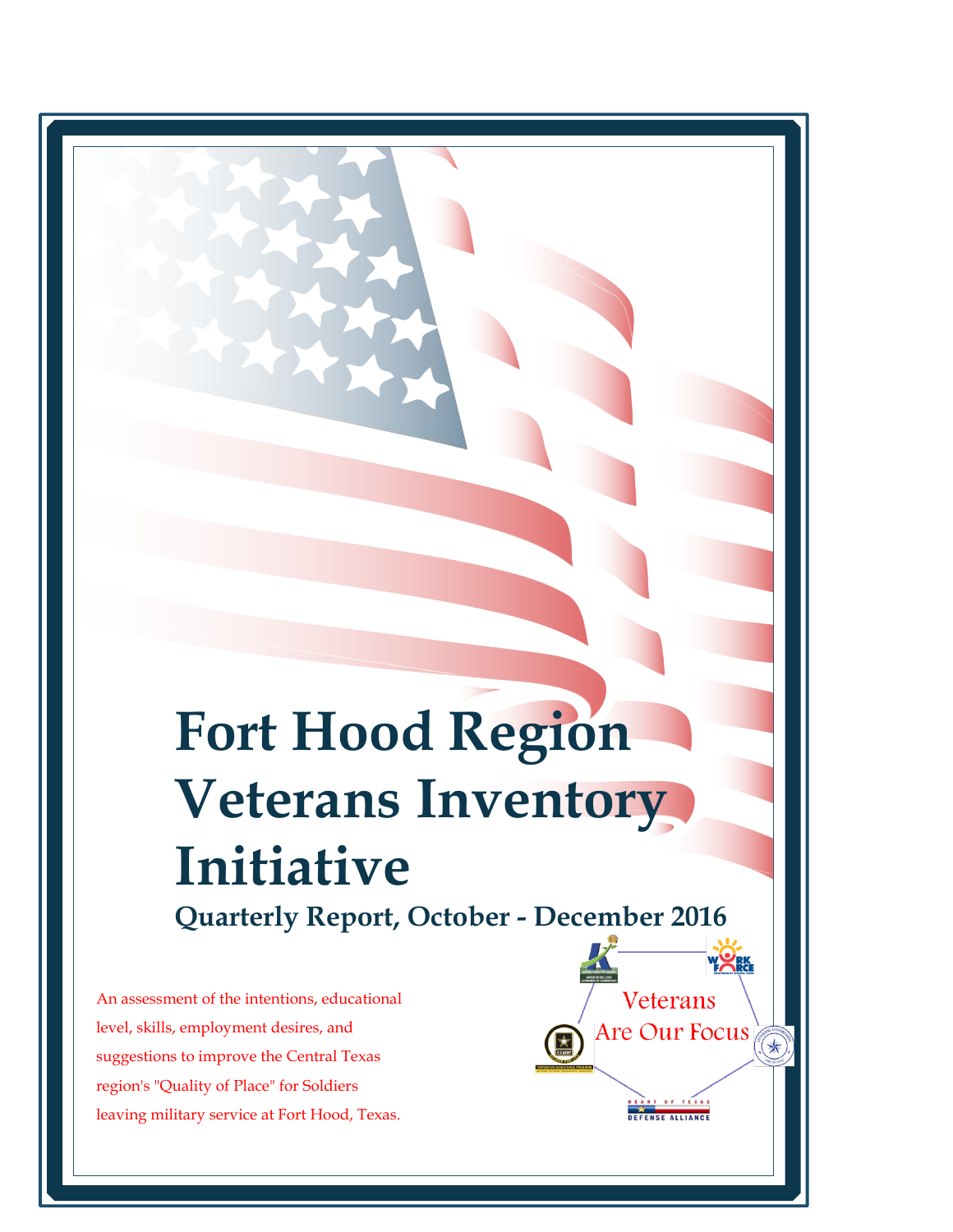

#### **Quarterly Report: 1st Quarter, FY 2017**

(October - December 2016)

**A. BACKGROUND**: Operation Economic Transformation is the Greater Killeen Chamber of Commerce (GKCC) plan to identify, measure, and capitalize on new and emerging economic development opportunities present in the Central Texas region. In April 2006, the Greater Killeen Chamber of Commerce (GKCC) employed TIP Strategies, Inc. to conduct a study to identify, measure, and capitalize on the new and emerging economic development opportunities present in the Central Texas region. The results of their study were published in 2007.

One key recommendation from the study was to regularly administer a survey for veterans separating from military service at Fort Hood to capture insightful information regarding their skills and desired career fields post separation for all Soldiers and Spouses. In July 2006, the following parties entered into a Memorandum of Understanding (MOU) to routinely inventory the intentions, educational level, skills, and employment desires of separating Soldiers in order to improve the Fort Hood regional "Quality of Place":

- Fort Hood Soldier for Life-Transition Assistance Program (SFL-TAP)
- Workforce Solutions of Central Texas Board
- Workforce Solutions of Central Texas Service Centers
- Greater Killeen Chamber of Commerce
- Heart of Texas Defense Alliance
- Texas Veterans Commission

Data is collected via a voluntary ten-question survey administered during either the Soldier for Life - Transition Assistance Program (SFL-TAP) workshop or installation final clearance<sup>1</sup>. The purpose for the collection and analysis of this data is threefold:

1. Develop and retain the region's skilled and motivated military Veteran workforce;

2. Foster innovation and entrepreneurship; retain existing businesses, and attract new business to the region; and

3. Align the efforts of the participating agencies to enhance options for current and future/potential residents.

### **B. DEMOGRAPHICS**

1. For the 1st Quarter FY 2017 (October – December 2016), 676 Soldiers completing their military service responded to the survey with the demographics graphed below.

 $1$  Retiring Soldiers may participate in TAP up to two years prior to their retirement date, while non-retiring Soldiers may participate up to one year in advance. Effective November 2012, all Soldiers separating from the military are required to attend the TAP seminar and will provide the opportunity for more Soldiers to participate in the optional Veterans Inventory Initiative survey.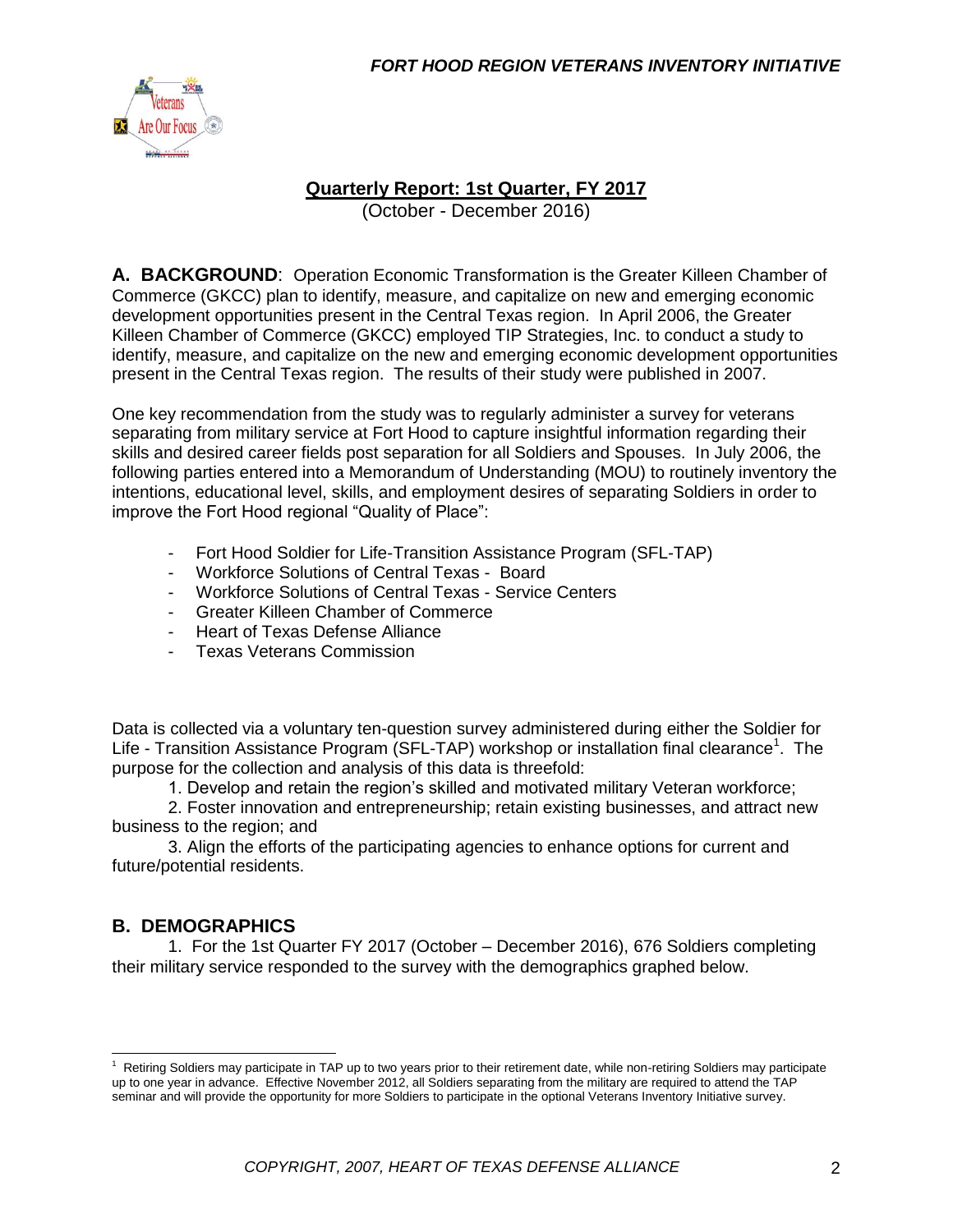

#### **DEMOGRAPHIC DISTRIBUTION**



2. The Veterans Inventory Initiative has collected data on Soldiers separating from the service at Fort Hood since FY 2007 and reports have been based on responses from a total of 40,160 separating and retiring Soldiers. For ease of viewing, the graph below charts the results of those who responded to a new and improved survey implemented during the TAP seminar in the 3rd Quarter 2014. During this timeframe (April 2014 to December 2016), the amount of those separating from the service has fluctuated between 75-80%, while the amount retiring has fluctuated between 20-25%. The results have been fairly consistent for the past eleven quarters, and we will continue to monitor these results for trend analysis purposes. The increase in retiree population this month is likely due to reduced total population size.

# **Percentage of Separations by Type**



|                           | Separation | Retirement |
|---------------------------|------------|------------|
| ■ 1st Qtr 15              | 79.7       | 20.3       |
| 2nd Qtr 15                | 77         | 23         |
| 3rd Qtr 15                | 78.4       | 21.6       |
| 4th Qtr 15                | 79.8       | 20.2       |
| $\blacksquare$ 1st Qtr 16 | 75.4       | 24.6       |
| 2nd Qtr 16                | 75.2       | 24.8       |
| 3rd Qtr 16                | 74.9       | 25.1       |
| $\blacksquare$ 4th Qtr 16 | 76.6       | 23.4       |
| ■ 1st Qtr 17              | 72.3       | 27.7       |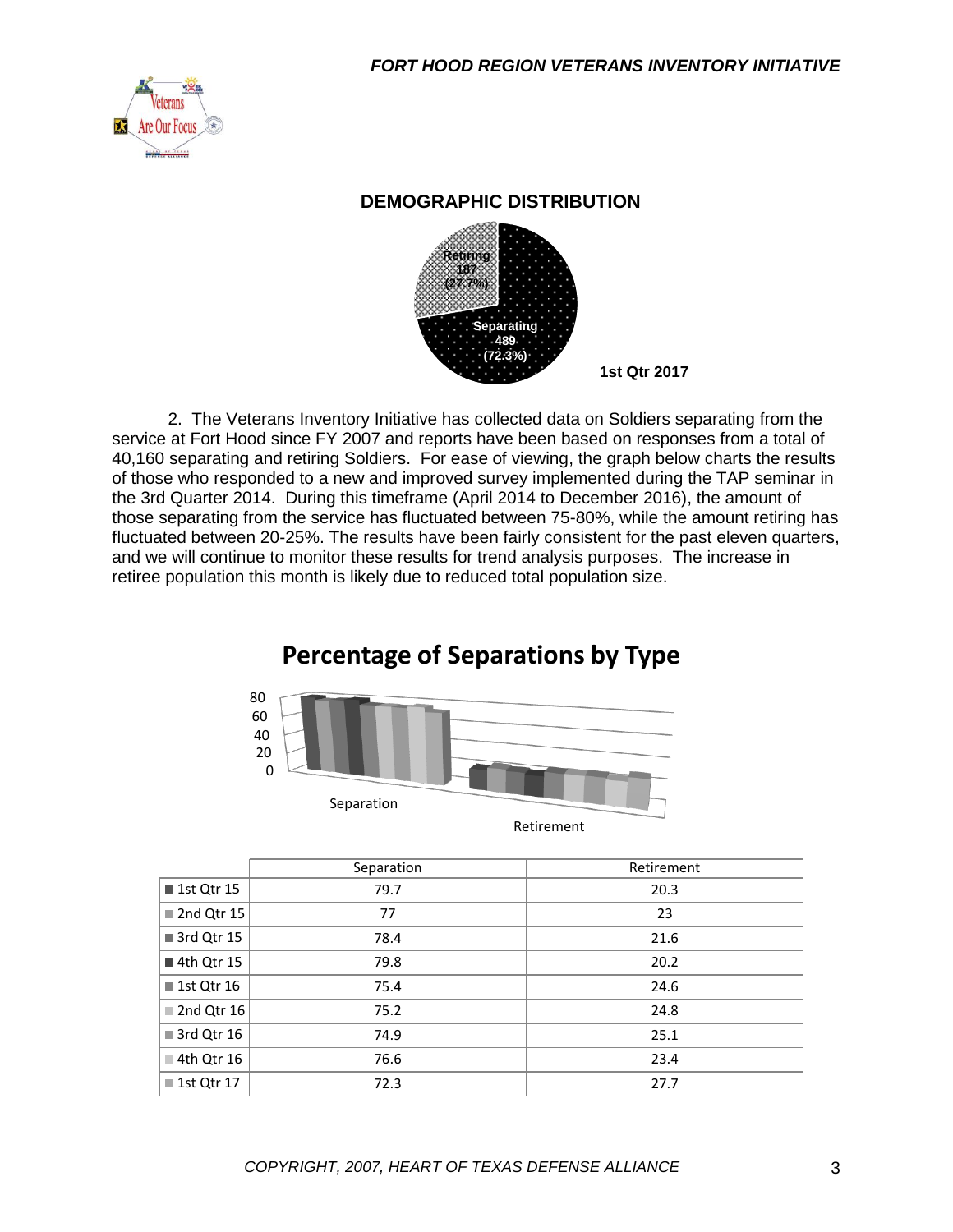

**C. INTENTIONS ON STAYING IN THE REGION**: The respondents were surveyed regarding their intentions on remaining in the region (within 30 miles of Fort Hood – generally equating to the Killeen-Temple-Fort Hood Metropolitan Statistical Area (MSA)) when their service ended. Of the 676 respondents, 97 are listed as undecided since they did not know at the time of the survey.

1. 181 respondents (representing 26.8% of all respondents) indicated they intended to stay in the region. The inventory survey also asks respondents that if they do not intend to remain in the MSA upon leaving the service, would a job available in the area change their response. An additional 195 (28.8%) indicated they would do so if desirable employment were available. Over the past two years, 26%-35% have consistently stated they would remain in the area if a job was available.



2. When analyzing data of Soldiers' intentions on remaining in the Killeen-Temple-Fort Hood MSA over the last eleven quarters, the graph below indicates that the percent of Soldiers intending to remain in the area consistently averaged between 22 and 27 percent within this time period. As such, we have chosen to focus on more current data. It is also important to note that the numbers, according to the Retired Army Personnel System, shows a continual increase in retirees remaining in the region throughout the past three years. We will continue to monitor these results.

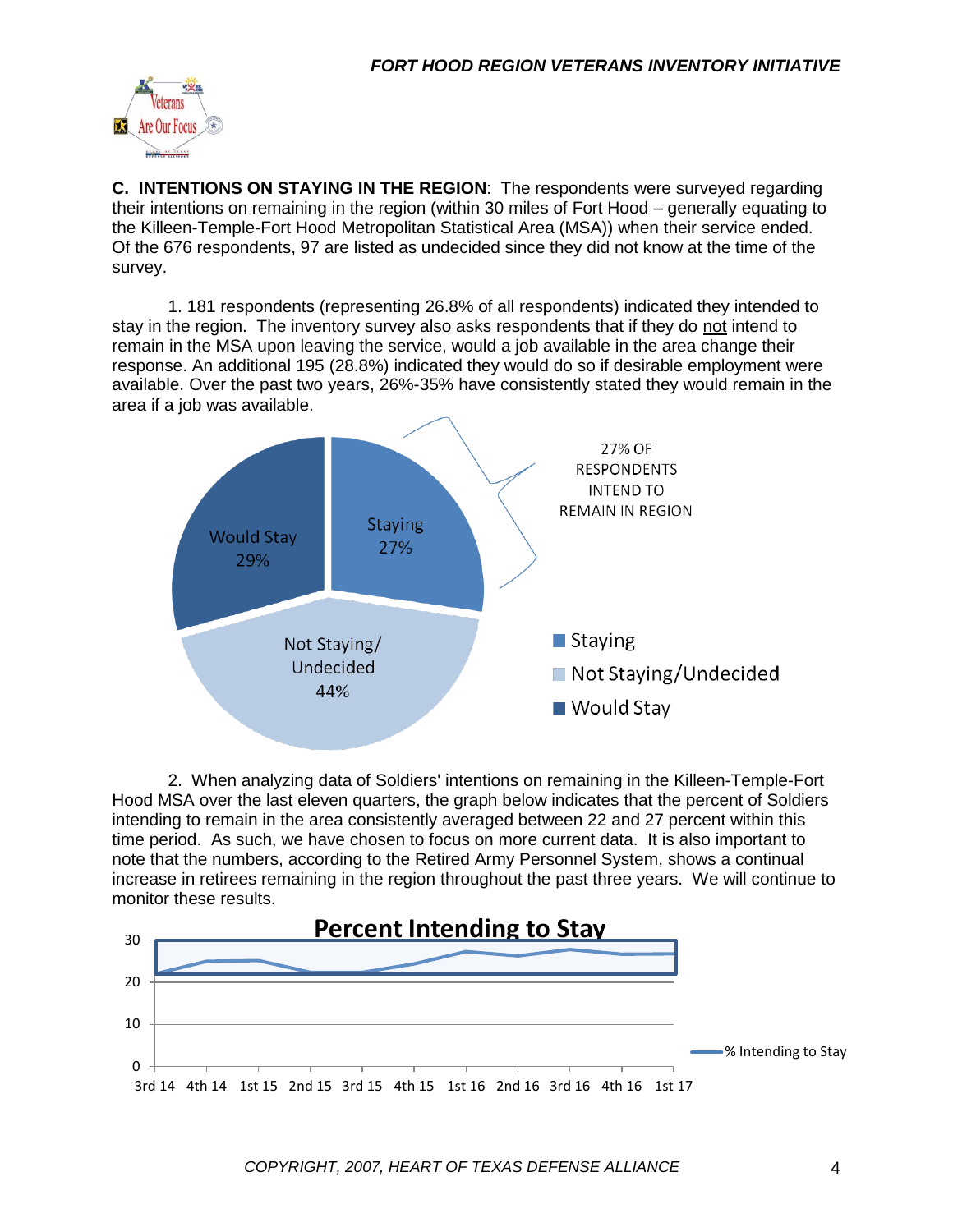

3. Military retirees residing in the MSA: While the Veterans Inventory Initiative only surveys the intent of Soldiers departing the service, we are able to more accurately track the disposition of the retiring population using data from the Retired Army Personnel System (RAPS), which is based on the actual retired Soldiers' zip code. According to RAPS, the cities of Killeen, Harker Heights, Belton, and Nolanville experienced retiree growth rates exceeding the MSA overall growth of 33.9% for the period June 2009 to December 2016.

|                       | <b>JUNE</b><br>2009 | <b>DEC</b><br>2016 | % GROWTH<br>2009 - 2016 |
|-----------------------|---------------------|--------------------|-------------------------|
| <b>KILLEEN</b>        | 8120                | 11,435             | $+40.8$                 |
| <b>COPPERAS COVE</b>  | 3,028               | 3,603              | $+19$                   |
| <b>HARKER HEIGHTS</b> | 1,843               | 2,686              | $+45.7$                 |
| <b>TEMPLE</b>         | 1,150               | 1,401              | $+21.8$                 |
| <b>KEMPNER</b>        | 884                 | 1,062              | $+20.1$                 |
| <b>BELTON</b>         | 826                 | 1,129              | $+36.7$                 |
| <b>LAMPASAS</b>       | 356                 | 401                | $+12.6$                 |
| <b>GATESVILLE</b>     | 350                 | 427                | $+22$                   |
| <b>NOLANVILLE</b>     | 266                 | 391                | $+47$                   |
| <b>SALADO</b>         | 206                 | 270                | $+31.1$                 |
| <b>MSA</b>            | 17,029              | 22,805             | $+33.9$                 |

In an economic impact study released in May 2016, Texas Comptroller Glenn Hegar reported that more than 287,000 retirees, survivors, and their families remained within traveling distance of Fort Hood. While this number usually continues to grow each quarter with 85-90% of all local retirees remaining in the region and many others moving into the region due to Quality of Life factors, this quarter this pecent was 46.5%. This could be the result of a much lower number of respondents to the survey this month, but we will continue to monitor these results. Current estimates now show over 384,000 people are supported by Fort Hood locally and outside the MSA. Below are some key data points to provide additional insights into the growth rates locally:

a. Congress approved the federal highway bill in 2015 which designated an existing portion of US 190 (from Copperas Cove to Belton) as part of the new Interstate 14 which will run from West Texas to the Sabine River near Fort Polk. This Central Texas Corridor will connect Army facilities to strategic seaports, and will provide additional economic development opportunities for the Central Texas area.

[\(http://www.gulfcoaststrategichighway.org/KDH%201.21.16%20Report.html,](http://www.gulfcoaststrategichighway.org/KDH%201.21.16%20Report.html) January 2016). b. WalletHub.com reported that while the United States experienced the lowest

population growth since the 1930s, Killeen was ranked number 6 in the nation for the fastest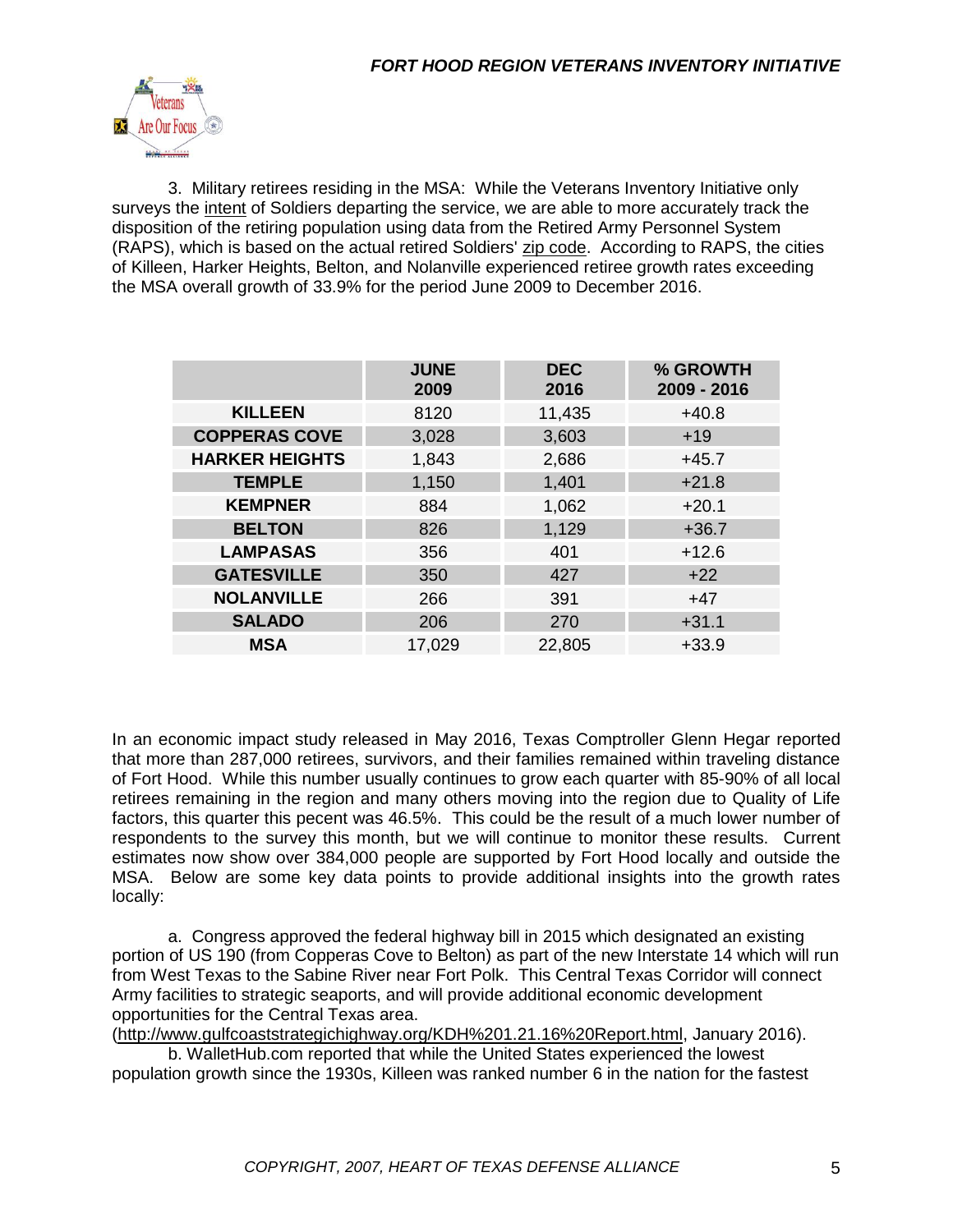

growing city out of 515 nationwide. [\(https://wallethub.com/edu/fastest-growing-cities/7010/,](https://wallethub.com/edu/fastest-growing-cities/7010/) December 2015.)

c. Killeen was named Playful City USA by KaBOOM! for the seventh year in a row based on the city's efforts to increase the quantity and quality of playgrounds, park acreage per capita, and the number of youth served. [\(http://killeenchamber.com/news/killeen-named-playful-city](http://killeenchamber.com/news/killeen-named-playful-city-usa-for-seventh-year)[usa-for-seventh-year,](http://killeenchamber.com/news/killeen-named-playful-city-usa-for-seventh-year) June 2015.)

d. The Killeen-Temple-Fort Hood MSA holds the  $3<sup>rd</sup>$  spot in the state of Texas for Leading Mid-Size City in the Prime Workforce category and  $12<sup>th</sup>$  overall in the United States. [\(http://killeenchamber.com/index.php/news/article/area-development-ranks-the-killeen-temple](http://killeenchamber.com/index.php/news/article/area-development-ranks-the-killeen-temple-fort-hood-msa-12th-nationally-7th)[fort-hood-msa-12th-nationally-7th,](http://killeenchamber.com/index.php/news/article/area-development-ranks-the-killeen-temple-fort-hood-msa-12th-nationally-7th) July 2014.)

e. According to the June 2014 Texas Labor Market Review, the Killeen-Temple-Fort Hood MSA increased employment over the year by 10.3 percent and decreased unemployment by 1%. [\(http://killeenchamber.com/index.php/news/article/area-development-ranks-the-killeen](http://killeenchamber.com/index.php/news/article/area-development-ranks-the-killeen-temple-fort-hood-msa-12th-nationally-7th)[temple-fort-hood-msa-12th-nationally-7th,](http://killeenchamber.com/index.php/news/article/area-development-ranks-the-killeen-temple-fort-hood-msa-12th-nationally-7th) July 2014.)

f. The Killeen-Temple-Fort Hood MSA economy ranked fourth strongest in the state, and 13th strongest in the nation - just behind Houston, San Antonio, and Austin (according to Policom Corporation). [http://www.policom.com/MetroRank.htm,](http://www.policom.com/MetroRank.htm) June 2014.)

In addition to these indicators of economic stability for the Killeen-Temple-Fort Hood MSA, the Texas Comptroller also stated in the 2016 economic report that Fort Hood's economic impact was \$35.4 billion statewide. Comptroller Glenn Hegar stated "Fort Hood is an economic engine that helps growth in Texas." The report states that Fort Hood was also indirectly responsible for 201,538 jobs throughout Texas, which include the 60,159 direct jobs on Fort Hood.

**D. MILITARY OCCUPATIONAL SPECIALITIES**: Departing Soldiers represented 142 different Military Occupational Specialties (MOS). However, 83.3% (512 of the 615 valid respondents) can be grouped into five general areas: Combat Arms, Logistics/Transportation, Maintainers/Repairers, Medical, and Information Technology/Communications. The sixth area shown on the following chart, Other, is comprised of the remaining 103 Soldiers leaving the service with an MOS not covered in the five areas above.

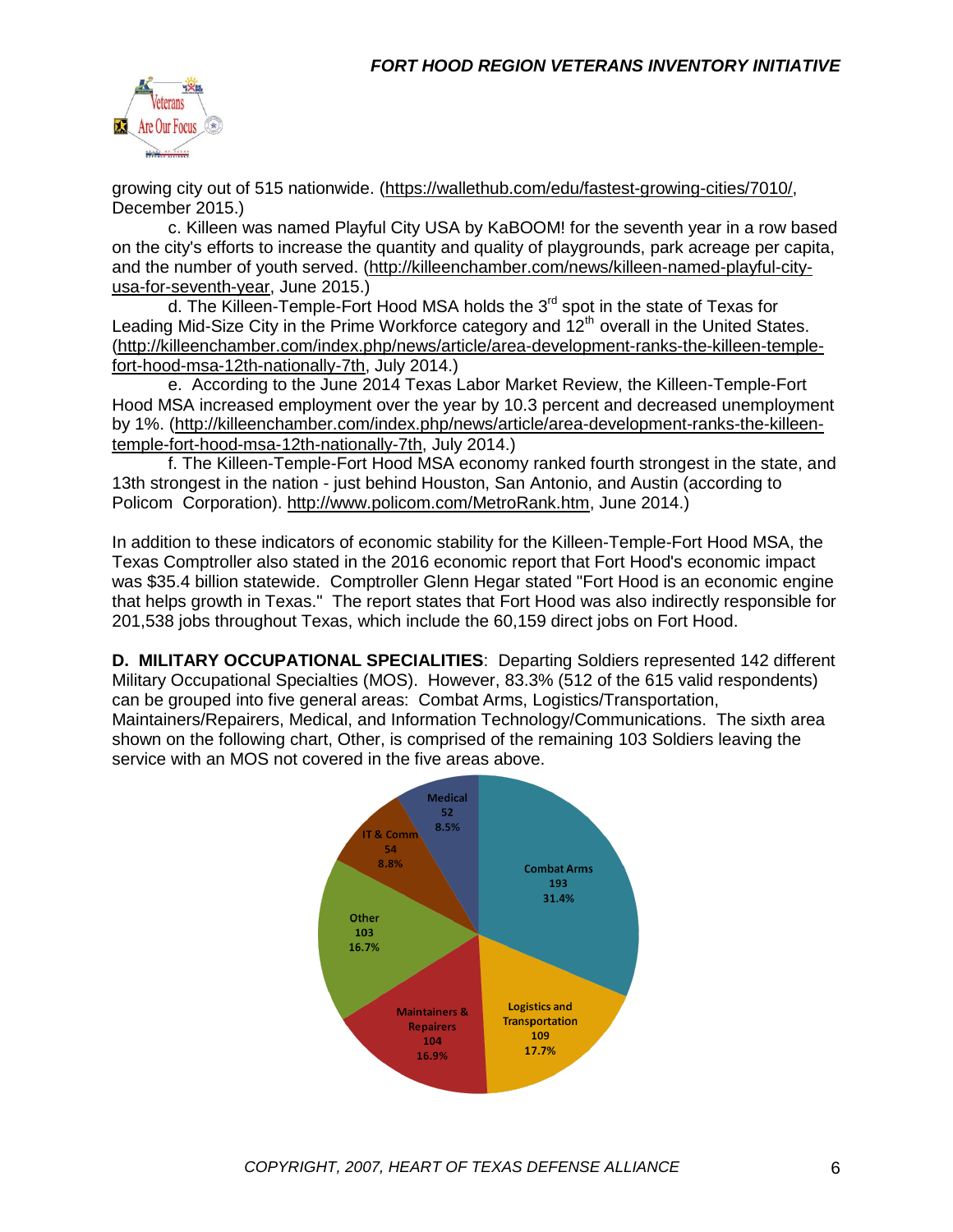

#### **COMBAT ARMS**

Traditionally, Combat Arms is the largest group and remains the largest group this quarter. Most, if not all, will be combat veterans of the Iraq/Afghanistan campaigns, which have a distinctive small-unit focus by their nature. Therefore, in addition to the skills listed below, these Soldiers would likely have extensive leadership and staff planning skills (soft skills) that would be a tremendous asset to any organization.

Soldiers in combat arms comprise 31.4%(193/615) of the separating population.

| Infantry $(85)$                      | Member or leader who individually employs small arms/heavy anti-                                                                                                                                                                                                                                                                                                                                                                                                                                              |  |  |
|--------------------------------------|---------------------------------------------------------------------------------------------------------------------------------------------------------------------------------------------------------------------------------------------------------------------------------------------------------------------------------------------------------------------------------------------------------------------------------------------------------------------------------------------------------------|--|--|
|                                      | armor weapons in support of combat operations.                                                                                                                                                                                                                                                                                                                                                                                                                                                                |  |  |
| Engineer (25)                        | Of the 25 Soldiers, 18 are combat engineers and are directly<br>engaged in providing mobility, counter-mobility and survivability<br>support to combat forces. Operates, directs and assists in the<br>operation of various light and heavy engineer wheeled and tracked<br>vehicles. Directs construction of shelters and assembly of military<br>fixed bridges. Another 7 have engineer MOS specialties of<br>construction, horizontal construction, carpentry and masonry and<br>terrain data specialists. |  |  |
| Armor $(34)$                         | Member or leader who employs main battle tanks or cavalry fighting<br>vehicles in combat operations, and performs reconnaissance and<br>security.                                                                                                                                                                                                                                                                                                                                                             |  |  |
| Field Artillery (31)                 | Operate or supervise high technology cannon artillery weapons,<br>automated tactical data systems, intelligence activities, target<br>processing, radar operations, artillery surveying operations, or<br>meteorological observation.                                                                                                                                                                                                                                                                         |  |  |
| <b>Air Defense Artillery</b><br>(18) | Operate command/control/communications/computer information<br>systems or the lightweight, highly mobile Avenger or medium weight<br>Patriot Air Defense Missile systems.                                                                                                                                                                                                                                                                                                                                     |  |  |

### **LOGISTICS AND TRANSPORTATION**

Soldiers serving in the logistics and transportation fields comprise 17.7%(109/615) of the separating population. The top five categories are shown below.

| <b>Automated Logistical</b> | Supervise and perform management or stock record/warehouse             |
|-----------------------------|------------------------------------------------------------------------|
| Specialists (24)            | functions pertaining to receipt, storage, distribution and issue, and  |
|                             | maintain equipment records and parts.                                  |
| <b>Motor Transport</b>      | Supervises and operates wheel vehicles to transport personnel and      |
| <b>Operator</b> (23)        | cargo. Oversees and checks proper loading and unloading of cargo       |
|                             | on vehicles and trailers.                                              |
| <b>Food Service</b>         | Supervise or prepares, cooks and serves food in field or garrison      |
| Specialists (18)            | food service operations.                                               |
| <b>Petroleum Supply</b>     | Supervise the receipt, storage, accountability, and cares for          |
| Specialists (12)            | dispensing, issuing and shipping bulk or packaged petroleum, oils,     |
|                             | and lubricants.                                                        |
| <b>Unit Supply</b>          | Supervise or perform duties involving the request, receipt, storage,   |
| Specialists (10)            | issue, accountability, and preservation of individual, organizational, |
|                             | installation, and expendable supplies and equipment.                   |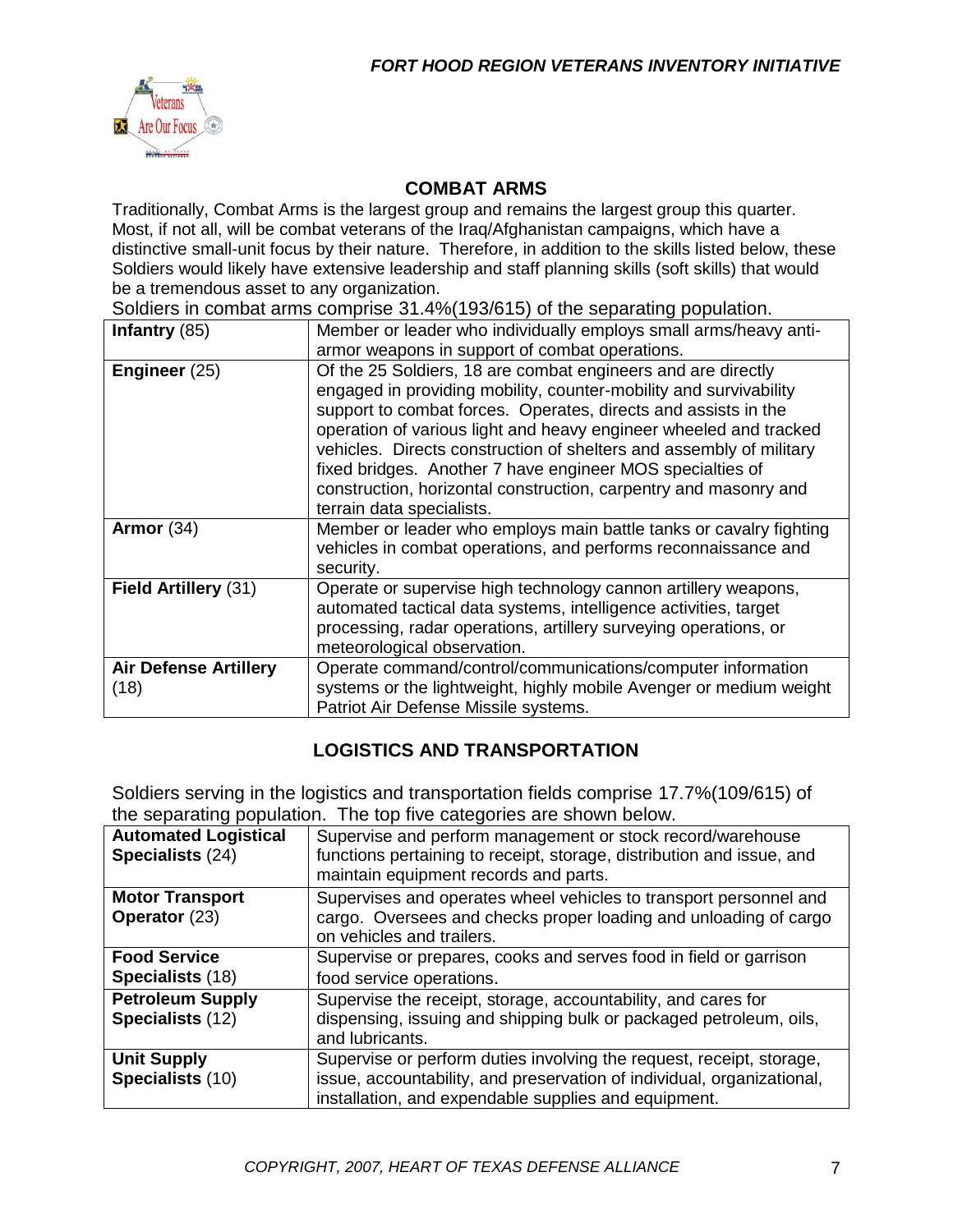

#### **MAINTAINERS/ REPAIRERS**

Soldiers that work in the field of maintenance and repair comprise 16.9%(104/615) of the separating population. The top four categories are shown below.

| <b>Wheeled Vehicle</b>         | Supervise and perform unit, direct support and general support level        |
|--------------------------------|-----------------------------------------------------------------------------|
| Mechanics (32)                 | maintenance and recovery operations on light and heavy wheeled              |
|                                | vehicles, their associated trailers and material handling equipment.        |
| <b>Aviation repairers (22)</b> | 10 different enlisted specialties (less pilots and air traffic controllers) |
|                                | ranging from aircraft structural repairers to airframe-specific             |
|                                | armament/electrical/avionics system repairers.                              |
| Special purpose (19)           | 6 different low-density fields that require a degree of technical skills    |
|                                | that would support the repair and maintenance of Army vehicles and          |
|                                | equipment. These skills include metal workers (welders),                    |
|                                | machinists, small arms and fire control repair, power generation,           |
|                                | computer/detection systems, radar, avionic communication                    |
|                                | equipment, and special purpose equipment (such as HVAC and                  |
|                                | refrigeration systems).                                                     |
| <b>Tracked Vehicle</b>         | Perform or supervise unit maintenance, diagnose, and troubleshoot           |
| Mechanics (9)                  | malfunctions on gas turbine and diesel power plants; the suspension,        |
|                                | steering, hydraulics, auxiliary power units, and the armament/fire          |
|                                | control systems on tracked vehicles including the M1 Abrams main            |
|                                | battle tank and Bradley Fighting Vehicle.                                   |

### **INFORMATION TECHNOLOGY AND COMMUNICATIONS**

The information technology and communications field makes up 8.8%(54/615) of the separating population. The top six categories are shown below.

| Supervise, install, operate and perform unit level maintenance on     |
|-----------------------------------------------------------------------|
| multi-functional/multi-user information processing systems,           |
| peripheral equipment, and associated devices. Perform analyst and     |
| information assurance functions and conducts data system studies.     |
| Perform Information Services Support Office (ISSO) duties of          |
| printing, publications, records management and Communication          |
| Security (COMSEC) custodian functions and certification authority     |
| duties in support of the Defense Message System (DMS).                |
| Supervise, install, operate and perform unit level maintenance on     |
| multi-channel line-of-site and tropospheric scatter communications    |
| systems, communications security (COMSEC) devices, and                |
| associated equipment.                                                 |
| Supervise, install, employ, maintain, troubleshoot and assist users   |
| with battlefield signal support systems, terminal devices, satellite  |
| communications equipment and automated telecommunications             |
| computer systems, to include local area networks, wide area           |
| networks and routers. Integrate signal systems and networks;          |
| performs unit level maintenance on authorized signal equipment and    |
| associated electronic devices; train and provide technical assistance |
|                                                                       |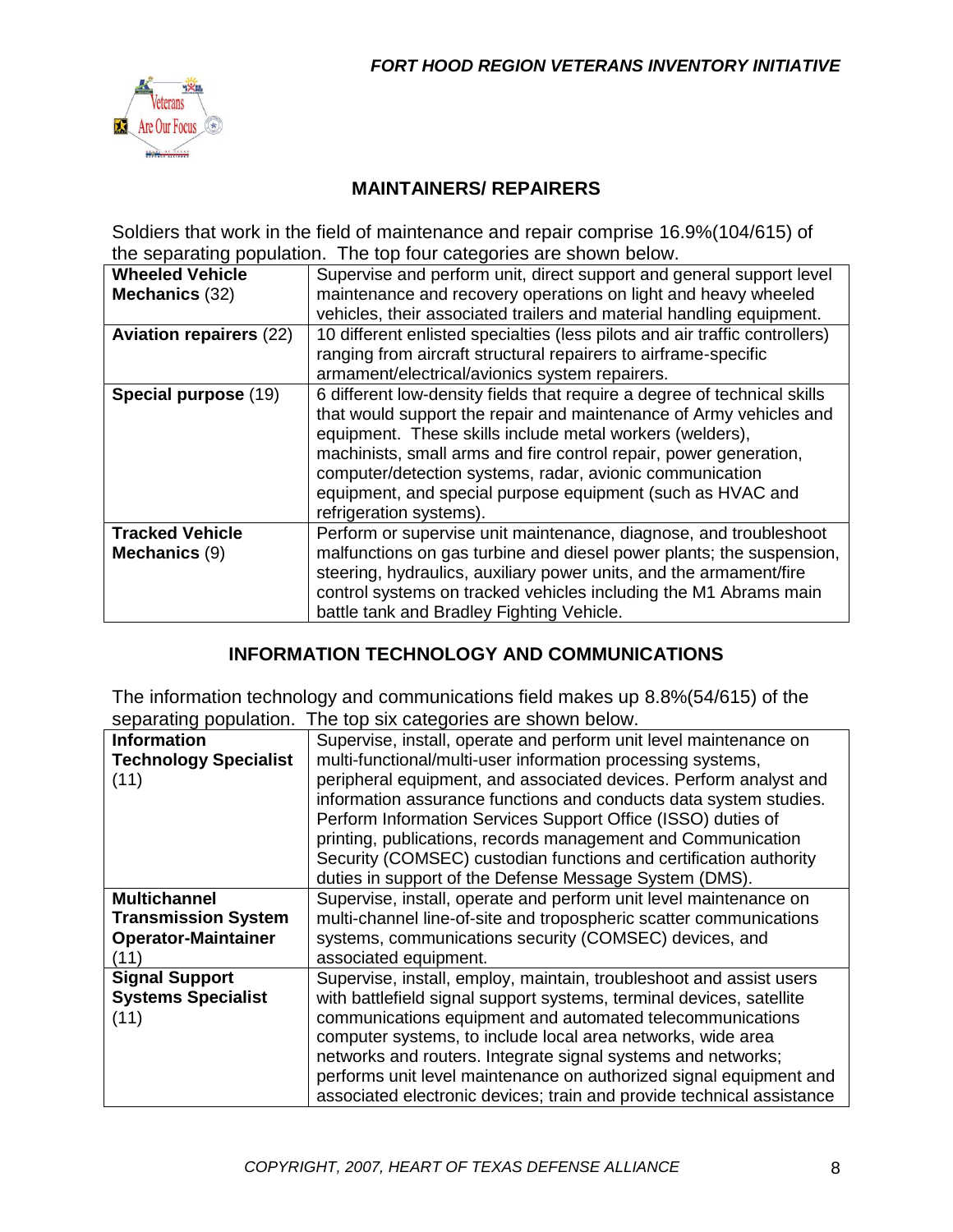

|                                                                                                 | to users of signal equipment.                                      |  |  |
|-------------------------------------------------------------------------------------------------|--------------------------------------------------------------------|--|--|
| <b>Cable Systems</b>                                                                            | Cable Systems Installer-Maintainers are primarily responsible for  |  |  |
| Installer-Maintainer (9)                                                                        | installing, operating and performing maintenance on cable and wire |  |  |
|                                                                                                 | communications systems, communication security devices and         |  |  |
|                                                                                                 | associated equipment.                                              |  |  |
| <b>Nodal Network System</b>                                                                     | The Nodal Network Systems Operator-Maintainer supervises,          |  |  |
| <b>Operator-Maintainer</b><br>installs, operates, and performs systems maintenance on large and |                                                                    |  |  |
| (3)                                                                                             | small electronic switches; system control centers; node management |  |  |
|                                                                                                 | facilities; associated multiplexing and combat net radio interface |  |  |
|                                                                                                 | (CNRI) equipment; short range line of sight radio systems;         |  |  |
|                                                                                                 | communications security (COMSEC) devices; and other equipment      |  |  |
|                                                                                                 | associated with network switching operations.                      |  |  |
| <b>Satellite</b>                                                                                | Satellite Communication Systems Operator-Maintainers are           |  |  |
| <b>Communication</b>                                                                            | responsible for making sure that the lines of communication are    |  |  |
| <b>Systems Operator-</b>                                                                        | always up and running. They install, operate, maintain and repair  |  |  |
| Maintainer (2)                                                                                  | strategic and tactical multichannel satellite communications.      |  |  |

#### **MEDICAL**

Personnel in the medical field make up 8.5%(52/615) of the separating population.

| <b>Health Care Specialist</b> | Provide emergency medical treatment, limited primary care, force       |  |  |
|-------------------------------|------------------------------------------------------------------------|--|--|
| (23)                          | health protection, evacuation in a variety of operational and clinical |  |  |
|                               | settings from point of injury or illness through the continuum of      |  |  |
|                               | military health care under the supervision of a physician, nurse or    |  |  |
|                               | physician's assistant. As a field combat medic, provides emergency     |  |  |
|                               | medical care/treatment at point of wounding on the battlefield or to   |  |  |
|                               | battle and non-battle casualties during wartime.                       |  |  |
| Other $(29)$                  | 3 Medical Logistics Specialists, 2 Physician Assistants, 2 Pharmacy    |  |  |
|                               | Specialists, 2 Operating Room Specialists, 2 Medical-Surgical          |  |  |
|                               | Nurses, 2 Mental Health Specialists, 2 Army Practical Nursing          |  |  |
|                               | Specialists, 2 Optical Laboratory Specialists, and 12 other Soldiers   |  |  |
|                               | with various medical specialty MOSs.                                   |  |  |

### **E. DESIRED POST- MILITARY SERVICE EMPLOYMENT:**

Respondents are asked to indicate the type (or types) of post-military employment they desire. If married, they can indicate their spouse's employment preferences as well. In order to standardize input for ease of analysis, the survey provides 14 broad categories conforming to industry categories found in the North American Industrial Classification System (NAICS). The choice "other" is offered when a specific desired category is not provided. For this quarter, the responses were very low in regards to the question asking for the Soldier's desired area of employment upon separation; 97 of those surveyed did not answer that particular question. Because this survey is voluntary and can be taken up to a year before the date of separation during the Soldier For Life-Transition Assistance Program, it may be very possible that at the time of the survey, the majority just did not know what area of employment he/she would prefer.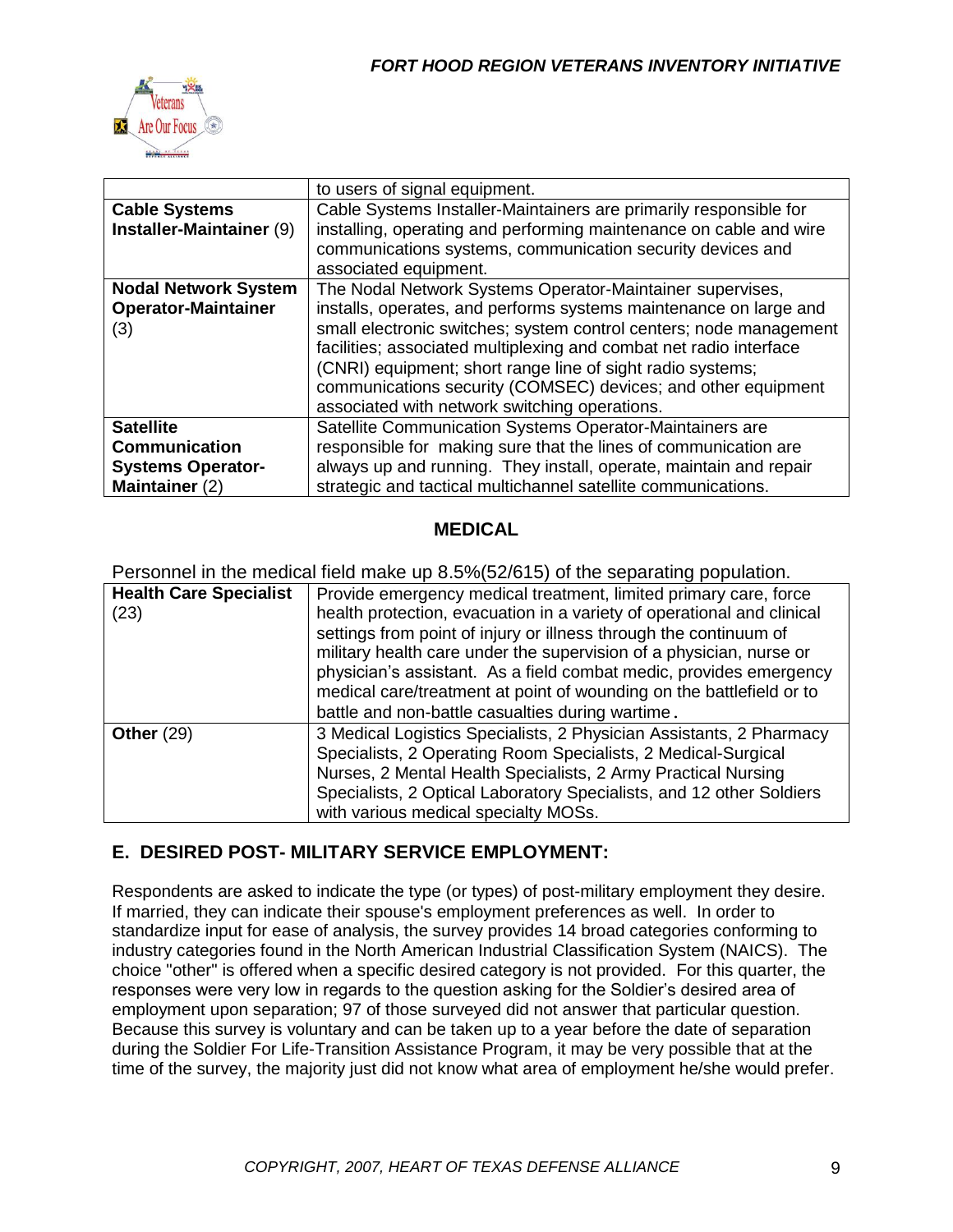

For this 1st Quarter report, of those who did respond to this question (267 Soldiers and 265 spouses), the top five desired categories of post-military service employment were<sup>2</sup>:

#### 1. Soldiers Separating:

#### **SOLDIER SPOUSE**

| 1. Other:                    | 51 | 1. Medical/Health Field:  | 77  |
|------------------------------|----|---------------------------|-----|
| 2. Law Enforcement/Security: | 41 | 2. Other:                 | 77  |
| 3. Medical/Health Field:     | 41 | 3. Education/Teaching:    | -31 |
| 4. Computers/Software:       | 34 | 4. Administrative/Office: | 28  |
| 5. Management/Business:      | 20 | 5. Management/Business:   | 11  |

The anomalies in Military Occupational Specialty (MOS) data may have been carried over to the types of post-service employment desired. Law Enforcement/Security has always ranked as one of the top five desired career choices for post-service employment, which continues to be the case this quarter and is most likely attributed to the large number of Soldiers separating with a Combat Arms MOS. Soldiers with a medical-related specialty are usually considered "low density." Since Medical was one of the top MOS areas, and 8.5% of the respondents came from that field, it is likely that many would desire post-service employment in the medical field. Since October 2007, the top desired careers for spouses have always included Administrative/Office, Education/Teaching, Management/Business, and Medical/Health Field, with the Medical/Health Field moving to the number one choice for spouses since the previous quarter. The choice "other" continues to remain one of the top five choices for both the Soldier and their spouse (top choice for Soldiers this quarter).

#### 2. Soldiers Retiring:

The top categories of desired post-service employment for those retiring from military service are:

| 1. Management/Business:      | 72 |
|------------------------------|----|
| 2. Admin/Office:             | 53 |
| 3. Other:                    | 45 |
| 4. Education/Teaching:       | 41 |
| 5. Transportation/Warehouse: | 37 |

<sup>&</sup>lt;sup>2</sup>Employers desiring to hire Fort Hood veterans should contact Fort Hood Soldier for Life -Transition Assistance Program (formerly known as ACAP) directly through the TAP Director of Marketing, Mr Robert Schumacher: at (254)288-0827; [Robert.c.schumacher.civ@mail.mil;](mailto:Robert.c.schumacher.civ@mail.mil) or by posting their opportunity and company website URL on the TAP website [\(www.acap.army.mil\)](http://www.acap.army.mil/). Mr Schumacher can coordinate employer participation in a host of TAP transition events, as well as assist with highly specialized targeted hiring initiatives. Employers may place a job posting via "Work in Texas" (www.workintexas.com) - a statewide, internet-based job-matching system through Workforce Solutions of Central Texas (WFSCT) (254) 200-2020. The Texas Veterans Services (TVC) staff work closely with the Central Texas Workforce Business Services including job development, direct referrals, and military skills-civilian occupations matching. Contact Adam Jones, TVC Supervisor, (254) 200-2038.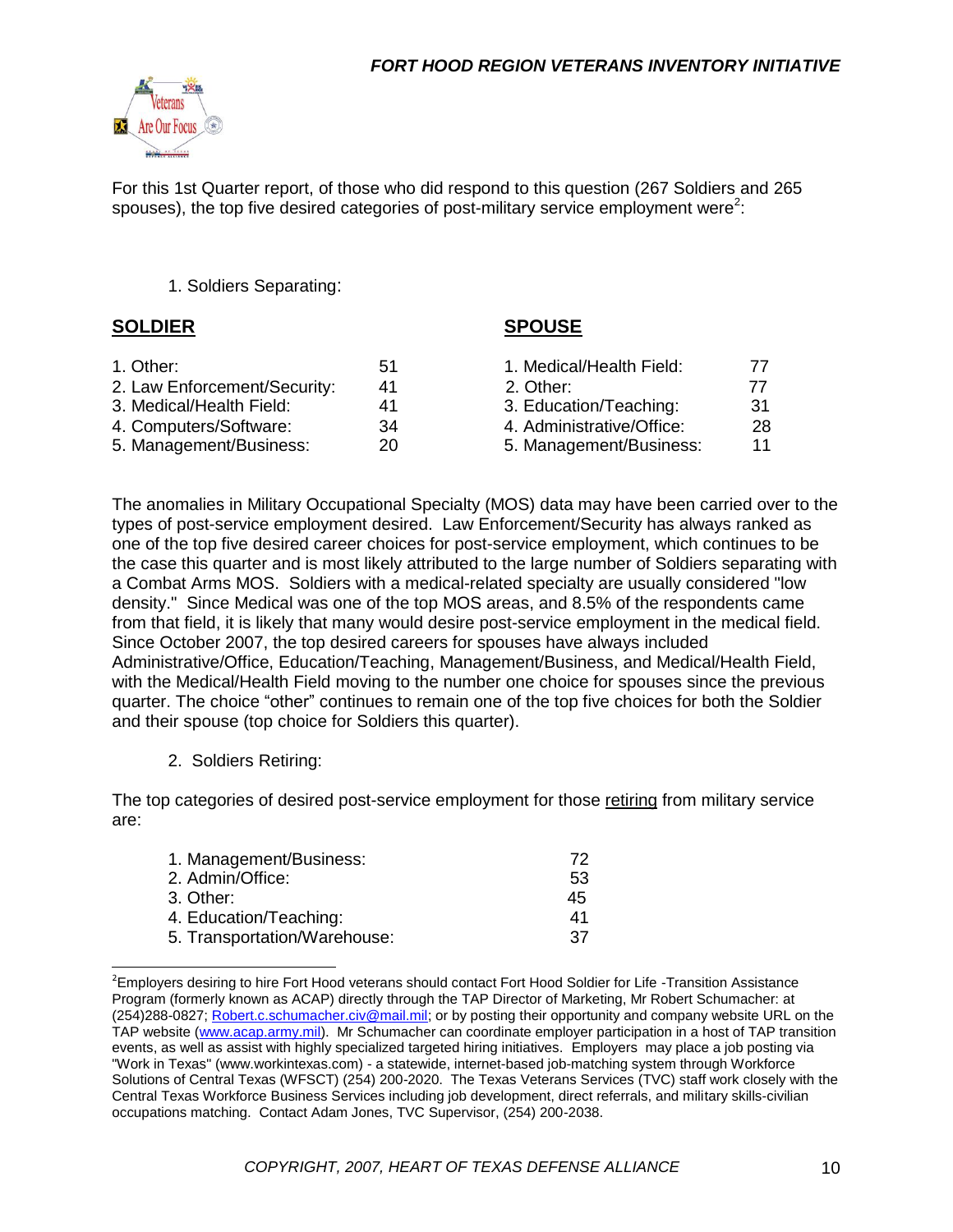

Management/Business is usually the number one desired job for retirees, and continues to remain number one this quarter. Administration/Office has typically been one of the top two desired areas of employment for retirees, and once again, is the number two desired employment this quarter. As stated in the previous section, "other" continues to remain one of the top desired career choices for retirees as well. Transportation/Warehouse moved into one of the top five desired jobs for this quarter, and is most likely a result of Logistics/Transportation being the number two MOS for soldiers separating from the service this quarter.

3. Employment:

The Labor Market & Career Information Department (LMCI) of the Texas Workforce Commission provides a monthly snapshot of the area economy within the Texas labor market. This is broken down by industry profiles, and graphs the top ten groups consisting of seventeen different industries. This list can be compared to the Veteran's Inventory Initiative list of top desired employment after the service. The U.S. Bureau of Labor Statistics also track nine similar industry profiles for the Killeen-Temple-Fort Hood MSA. The following lists indicate the top ten industry profiles for the Killeen-Temple MSA according to the monthly December 2016 LCMI Economic Profile [\(www.Tracer2.com\)](http://www.tracer2.com/), and the U.S. Bureau of Labor Statistics [\(https://www.bls.gov/regions/southwest/tx\\_killeen\\_msa.htm\)](https://www.bls.gov/regions/southwest/tx_killeen_msa.htm). For comparison, the similar Veteran's Inventory Initiative categories are placed in parentheses. Both of these organizations show similar trends of the top economic industries for the Killeen-Temple-Fort Hood MSA. We will continue to monitor these reports in the future.

### **Tracer2.com (December 2016)**

- 1) Government (Law Enforcement-Security)
- 2) Trade, Transportation, and Utilities (Transportation/Aviation)
- 3) Education and Health Services (Education-Teaching/Medical-Health)
- 4) Leisure and Hospitality (Hospitality Industry/Food Service-Culinary Arts
- 5) Professional and Business Services (Management-Business/Admin-Office)
- 6) Mining, Logging, Construction (Construction)
- 7) Manufacturing (Manufacturing)
- 8) Financial Activities (Management-Business/Admin-Office)
- 9) Other Services (Other/Equipment Maintenance Repair)
- 10) Information (Computer-Software/Communication-Electronics)

#### **U.S. Bureau of Labor Statistics in Killeen (December 2016)**

- 1) Trade, Transportation, and Utilities (Transportation/Aviation)
- 2) Education and Health Services (Education-Teaching/Medical-Health)
- 3) Leisure and Hospitality (Hospitality Industry/Food Service-Culinary Arts)
- 4) Professional and Business Services (Management-Business/Admin-Office)
- 5) Mining, Logging, Construction (Construction)
- 6) Manufacturing (Manufacturing)
- 7) Financial Activities (Management-Business/Admin-Office)
- 8) Other Services (Other/Equipment Maintenance Repair)
- 9) Information (Computer-Software/Communications-Electronics)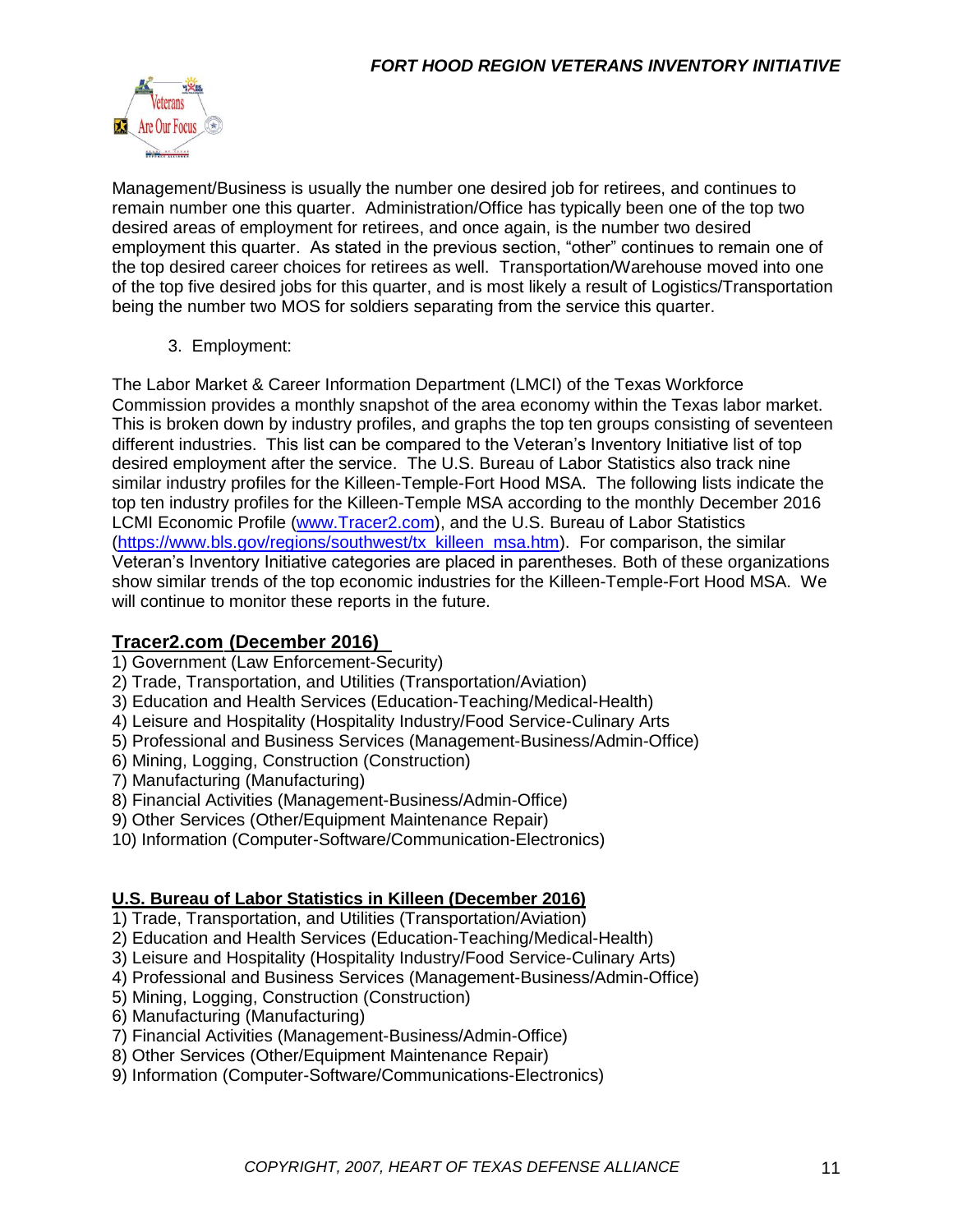

### **F. REASONS FOR REMAINING IN THE MSA:**

1. In 2013, the survey was revised to gain more clarity on the Quality of Life factors cited by separating Soldiers that impact their decision to remain in Central Texas or go elsewhere after their service ends. The majority of those completing the survey that identified they were staying locally said it was due to the MSA quality of life, while two other large groups were staying due to their spouse being employed locally, or the Soldier's intent for completion of their education. With the addition of Texas A&M-Central Texas to the MSA, the Soldiers and their spouses now have the opportunity to complete their baccalaureate or master's degree while remaining in an area with a lower cost of living compared to other areas with universities.



# **Reasons for Remaining Inside the MSA** 1st Quarter FY 2017

2. The graph below addresses the reasons for those service members not staying in the MSA after separation. The majority of those choosing to live outside of the MSA after separation mainly wanted to return to their home of record, while the second largest group stated that seeking employment elsewhere was their primary reason. These have been the top two reasons for the past ten quarters. While returning to home of record is not something that can be improved for the area, available and desirable employment and the perception of the MSA quality of life are areas that can be improved.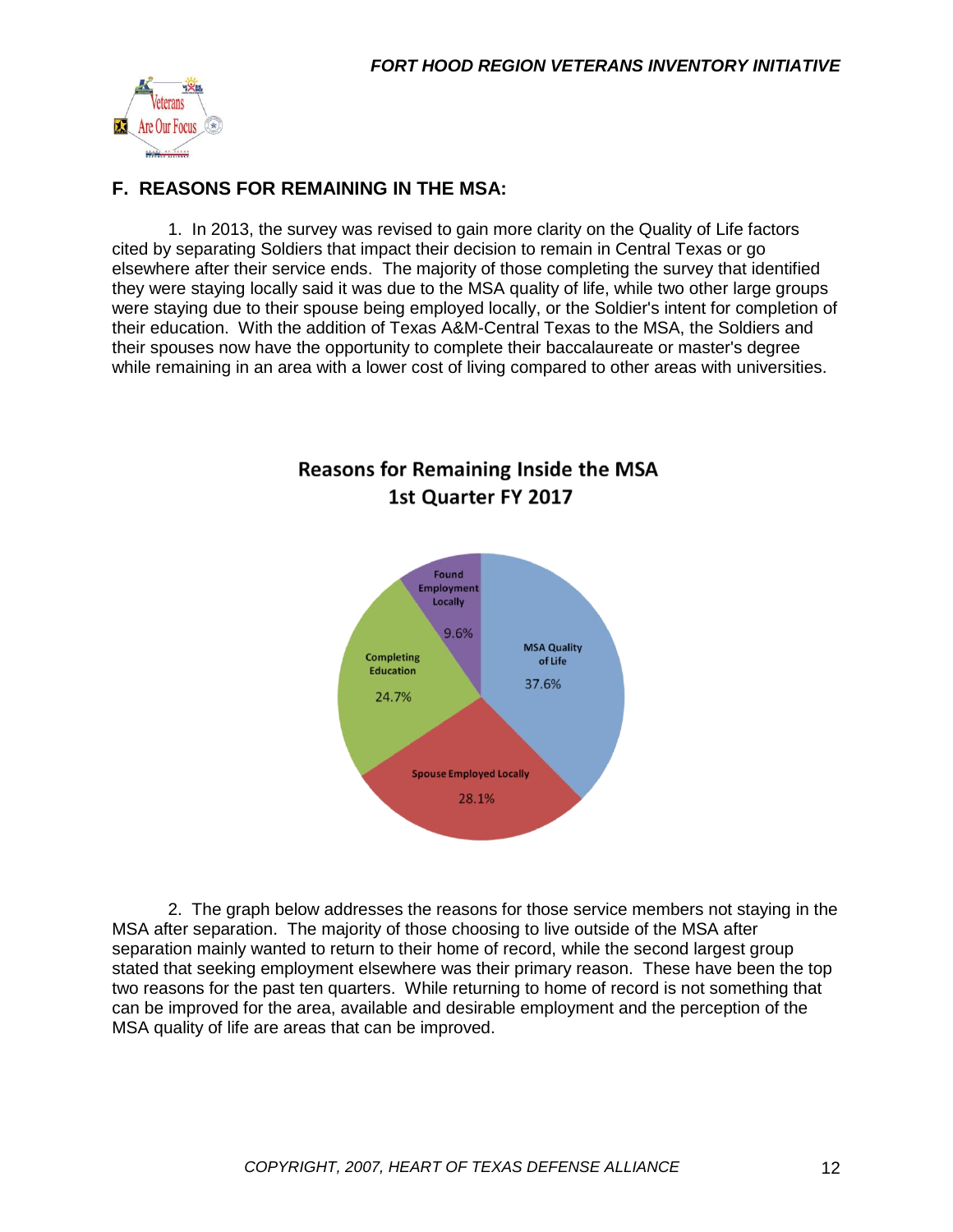

# **Reasons for Living Outside of the MSA** 1st Quarter FY 2017



**G. EDUCATION LEVEL OF THOSE REMAINING IN THE REGION:** Respondents are asked to provide their highest level of educational attainment. For this quarter, 145 of 181 (80%) percent of the respondents who intend to remain in the region have some level of postsecondary education:

- 1. Some College 78 (43%)
- 2. Associates Degree 29 (16%)
- 3. Baccalaureate Degree 26 (14%)
- 4. Masters/PhD Degree 12 (7%)

The data from over 40,000 Soldiers separating during the last nine years indicates that for those Soldiers who intend to remain in the Killeen-Temple-Fort Hood MSA (both retirement eligible and non-retirement eligible), educational attainment for those completing their Masters or PhD has increased as indicated in the graph below. This could be a direct result of the availability of upper level universities in the area, especially with the addition of TAMU-CT. This data is further affirmation that those Soldiers leaving the service provide a large amount of highly educated potential employees for the area.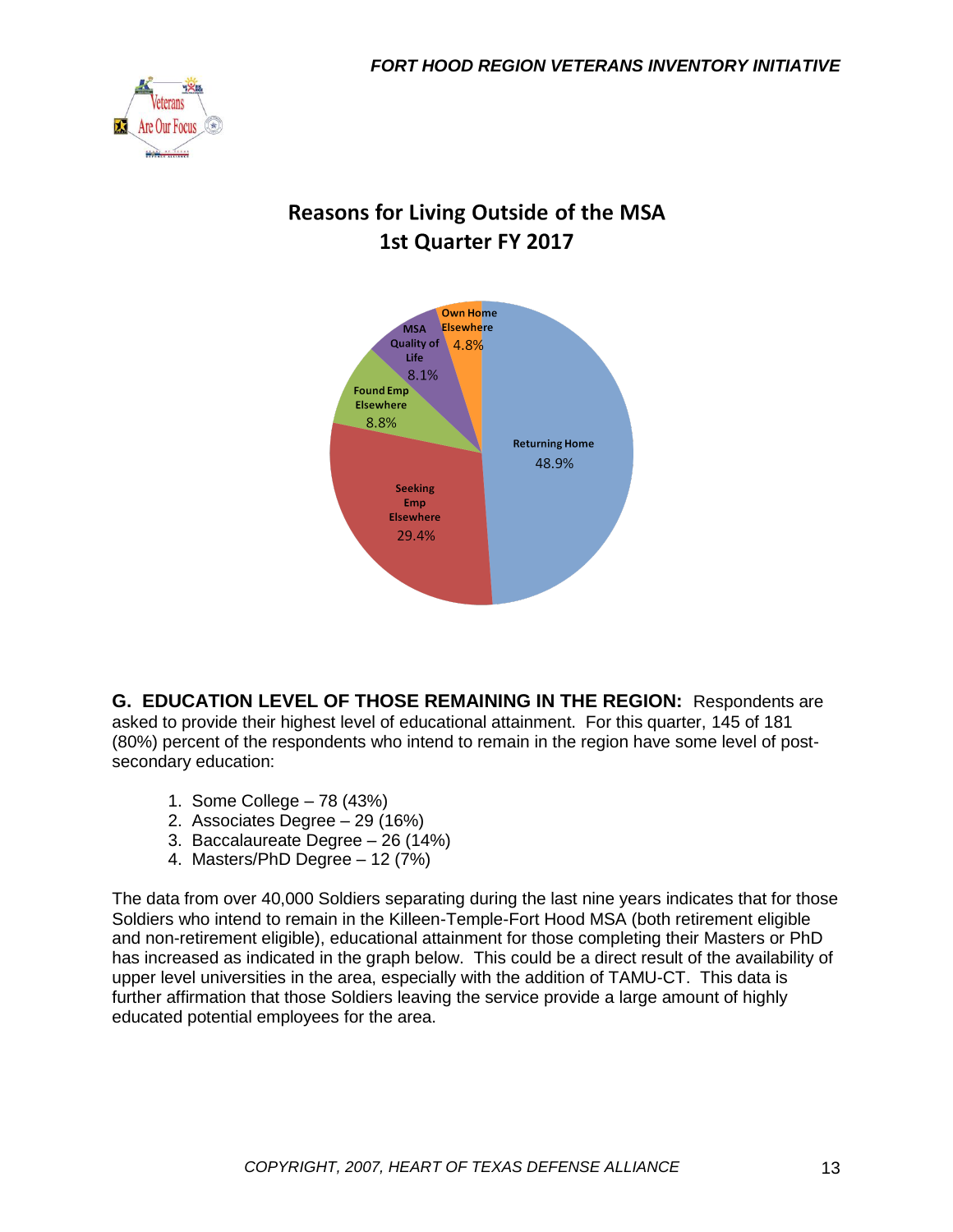



## **Educational Attainment % of Those Intending to Stay in MSA**

Anecdotally, businesses indicate they want to hire veterans. Educational attainment is a key variable in that process given the current national unemployment rate. With the sluggish job market and the extra benefits of health care, tuition assistance, and housing and food allowances while in the service, the military remains a favorable career choice. However, with the downsizing of troop levels, the standards of recruiting continue to be more stringent, so candidates applying with a GED are often turned away and encouraged to complete at least 15 college credits before re-applying, which guarantees a more educated group of veterans<sup>3</sup>. When taking into account that Central Texas offers a low cost of living, has several post secondary educational institutions within the Killeen-Temple-Fort Hood MSA where Soldiers are able to complete their degrees, and the fact that a large percent of Soldiers separating from the service desire to remain in the area, the Killeen-Temple-Fort Hood MSA is becoming a very desirable region for potential business partners to relocate to the area. This opportunity may also motivate many other Soldiers who have started their degree as indicated in the above graph to complete their education through the use of their Post 9/11 GI Bill benefits, with the potential of a job in the area after leaving the service.

Perceptions versus reality: As 98% percent of Fort Hood Soldiers reside on-post or within 10 miles of the Fort Hood main gate in the communities of Central Texas, the survey choices reflect their perceptions of areas where improvements might further influence their decision to remain in the region when their military service ends. As Operation Economic Transformation points out, "Economic development planning that is responsive to new opportunities… …recognizes the increasing importance of quality of place in the attraction and retention of business and workers. Quality of Life is about providing options, not just for current residents, but for those who will be residents in the future." Quality of Life within the MSA is important to retaining Soldiers in the area after separating (37.3%), as seen in the previous graph on page 14. Veterans ending their service at Fort Hood are clearly a talented and educated workforce worth retaining in the Central Texas region and their perceptions of the Quality of Life is

 3 Annalyn Kurtz, Getting Into the Military is Getting Tougher,

http://money.cnn.com/2013/05/15/news/economy/military-recruiting/, 15 May 2013.